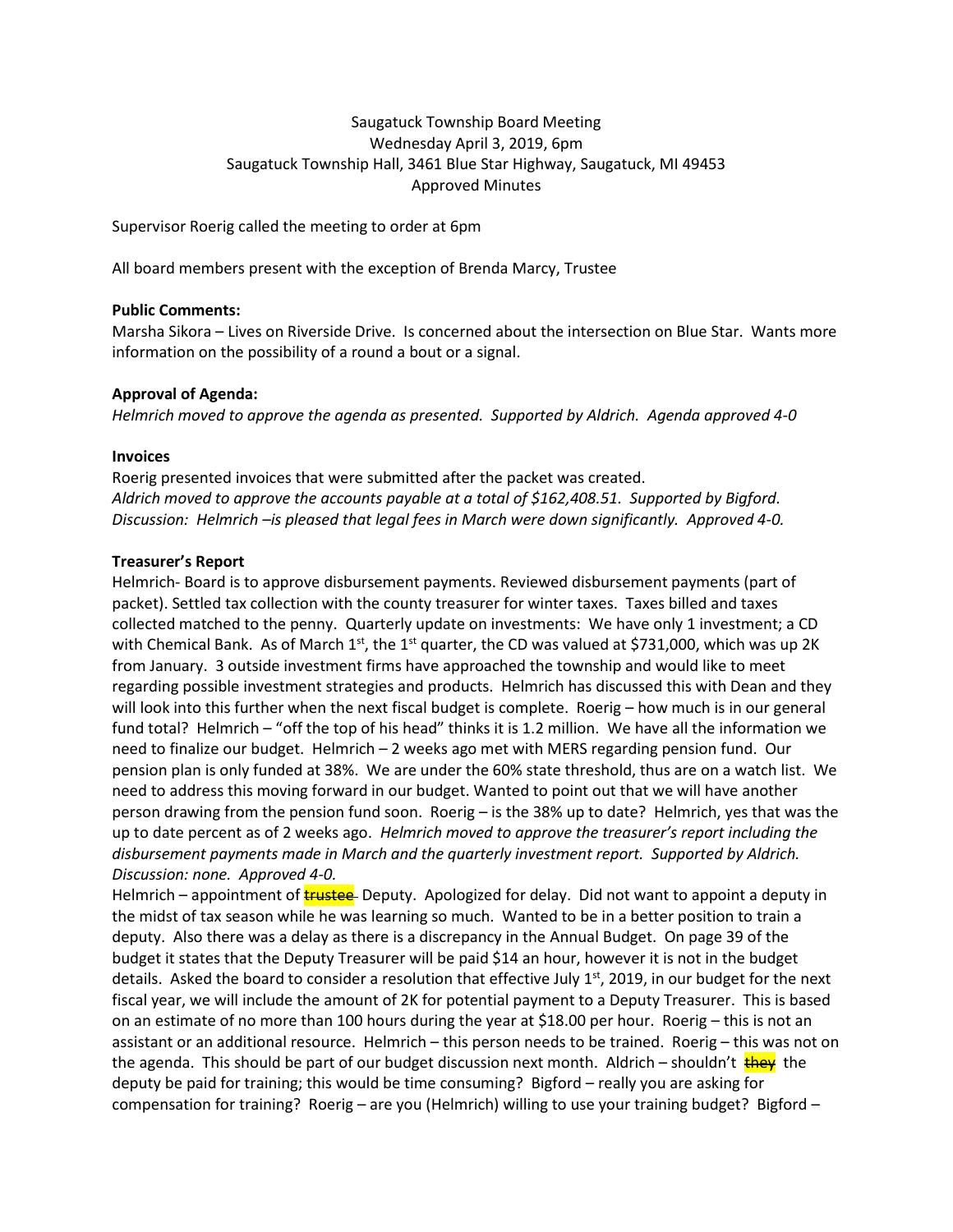What if there is not money available in the treasurer's training budget? Then the Deputy would not get compensated for training? Roerig – they would be compensated \$14 an hour and probably mileage. Helmrich- is proposing that the rate be increased to \$18 an hour. Roerig – that should be looked at in the next budget cycle. Helmrich- can live with that for the remaining 3 months of this budget cycle. Helmrich – we need to vote on accepting his appointment of Brenda Marcy as deputy treasurer as she is a board member and with a township with fewer than 40K people, you need to do so. Roerig – no, you can appoint anyone you want, the board does not need to vote on this. Are you sure that rule is not for a charter township? Bigford – it is an exception because she is a board member. *Aldrich moved to accept the appointment of Brenda Marcy as deputy treasurer. Supported by Bigford. Discussion: Helmrich – she must be sworn in and bonded. Approved 4-0.*

#### **Minutes**

Helmrich- pointed out 7 minor errors on the minutes from March 6. *Roerig moved to accept the minutes as amended. Supported by Bigford. Discussion: None. Approved 4- 0*

#### **Authorize Low Bidder for Local Road Projects**

Roerig – we have the recommendation before us from Craig Atwood, from the Allegan County Road Commission. He recommends we accept the pre-qualified low bid from Reith-Riley Construction for \$373,541.00. This is budgeted. The final cost could be as much as 5-10% more less than the bid. There will be some distributive expense paid to the County for their engineering costs. *Roerig moved to accept the low bid from Reith-Riley Construction in the amount of \$373,541.00 + or – 10% and engineering costs. Supported by Bigford. Discussion: none. Approved 4-0.*

#### **AMR Subsidy**

Bigford – a letter (that was part of the packet) was sent out to the board and Natalie from Helmrich and Bigford regarding our meeting with the ambulance board in Fennville last month. Bigford and Helmrich have met with Tony Schippa and with the AMR Board and have gained lots of information and insight. Believes that our constituents do want an ambulance service that will respond in a timely manner. The ambulance in Fennville is subsidized. It would not exist without subsidy due to the rural landscape and the low call volume. We were in an agreement with Fennville City, Clyde, Lee, Ganges and Manlius Townships to subsidize this in order to provide good response times. Since 2015, we have not paid, we have not chipped in on the subsidy. Other townships are considering not paying. Again, if it is not subsidized, it will not be there. Does not believe this is what our constituents want. It is about 7K per year to rejoin. Bigford moved to rejoin the ambulance subsidy group with Fennville City, Clyde, Lee, Ganges, and Manlius Townships. Supported by Aldrich. Discussion: Roerig – could they move the post after we commit? Helmrich - they are going through and RFP, its likely they will do a new contract with AMR. He will double check this (that the contract will require to keep the post in Fennville). Roerig- We need to review the contract and have legal review it. Are they financially solvent? Where will the money come from? Helmrich – our manager is aware of it and we will work that out. Pointed out that since we left, response times have increased. AMR did agree to respond to our priority 1 calls. Our priority 1 calls that they have responded to have increased significantly. The year we left, they responded to 29 priority 1 calls, they responded to 51 calls the following year. Helmrich – we need to draft a letter asking them to let us back in*. Bigford moved that Saugatuck Township, through a letter of intent, makes clear their intention to rejoin the Emergency Services Committee. Supported by Aldrich Discussion: Roerig – this would still be contingent on us doing our due diligence and reviewing. Approved 4-0.* Roerig –Dean can draft a letter and request a copy of the contract for our consideration. We need to make sure that they will not move after we commit and we need to get a sense of how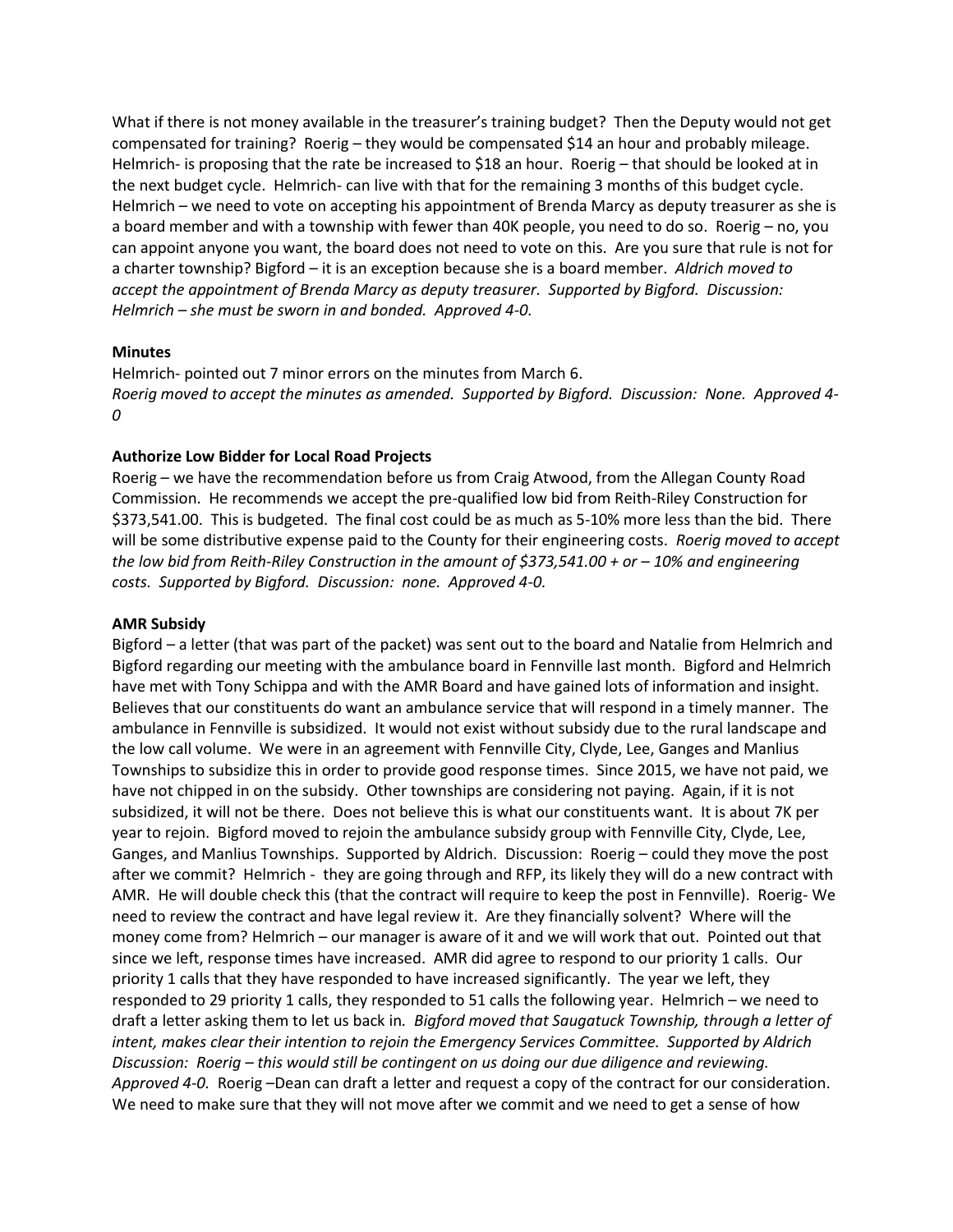financially solvent they are. Bigford – We will need a representative on that committee at some point. Tony Schippa has expressed a willingness to do so. We may want to open this up to others.

### **Payout of Compensatory Hours to Retiring Employee Sherry Mason**

Roerig - Sherry Mason has worked for the township in excess of 13 years. She has filed her paperwork to formally retire in April. She has accumulated 109.75 hours of compensatory time. While our policy is silent regarding the payout of comp time. The language states "exempt employees are often required to spend time beyond their normal work schedule in order to carry out their required functions, but are not entitled to additional compensation for this work. As a means to recognize responsive, responsible and quality performance, the Manager may from time to time authorize compensatory time off to salaried exempt employees. The granting of compensatory time is at the discretion of the Township Manager." Sherry is asking that in lieu of taking her comp time off, she be paid for those hours. So the recommendation is that Sherry Mason receive the comp time equivalent pay-out of \$3022.57 with normal deductions taken out. This amount will be taken from her normal pay expense account in the general fund budget. Since Sherry will not be taking her pay for the rest of the year, this account will be able to handle the expense. A new assessor will most likely not be in place before June of this year. *Roerig moved to approve the payout of \$3022.57 to Sherry Mason to reimburse her for the comp time that she has accumulated. Supported by Helmrich. Discussion: None. Approved 4-0.* 

### **Quarterly Budget Outlook**

Dean - reviewed the Revenue and Expenditure Report for Saugatuck Township (part of the packet). Most of the funds are doing well. At this time of the year we are looking at about 75% spend down for the departments. Most of the departments are in line with that. The exception is the elections department due to the recall and the township board department likely due to increase in special meetings. We should be fine as long as we stay on budget for the next fiscal year. Helmrich – Constable Department. Why is it still in there? Hopes to look at that in the future*. Roerig – suggest to offer resolution to amend Saugatuck Township fiscal year 2018-2019 budget to transfer funds from general fund department 301 to general fund department 191. Whereas, Saugatuck Township has a fiscal year ending on June 30, 2019; and Whereas, the Township incurred extra costs in November due to a recall. Be it resolved that the board has authorized an immediate transfer of funds from General Fund Department 301 to General Fund Department 191 in the amount of \$4117.50. Supported by Helmrich. Role call vote: All vote yes. Approved 4-0.*

#### **Reschedule May meeting:**

It was decided not to reschedule and keep the May  $1<sup>st</sup>$  date.

#### **Planning Commission**

The PC did not meet formally in the month of March. 2 weeks ago there was an informal meeting here at the Township hall between the 2 land owners of the possible RV or other development on Old Allegan Road and the individuals from the neighborhood surrounding that land. None of the people from the surrounding area were in favor of a RV park. Only 2 members of the PC were in attendance as to not violate the Open Meetings Act. About 25 people were in attendance. It was congenial.

#### **Road Commission**

Roerig – received a call regarding paving  $60<sup>th</sup>$  street. He instructed them to call Brenda and he provided her some background information on this. This is a border road with Manlius Township. Some people have not wanted that paved in the past as they like to ride their horses on the gravel road. This would require dual funding.